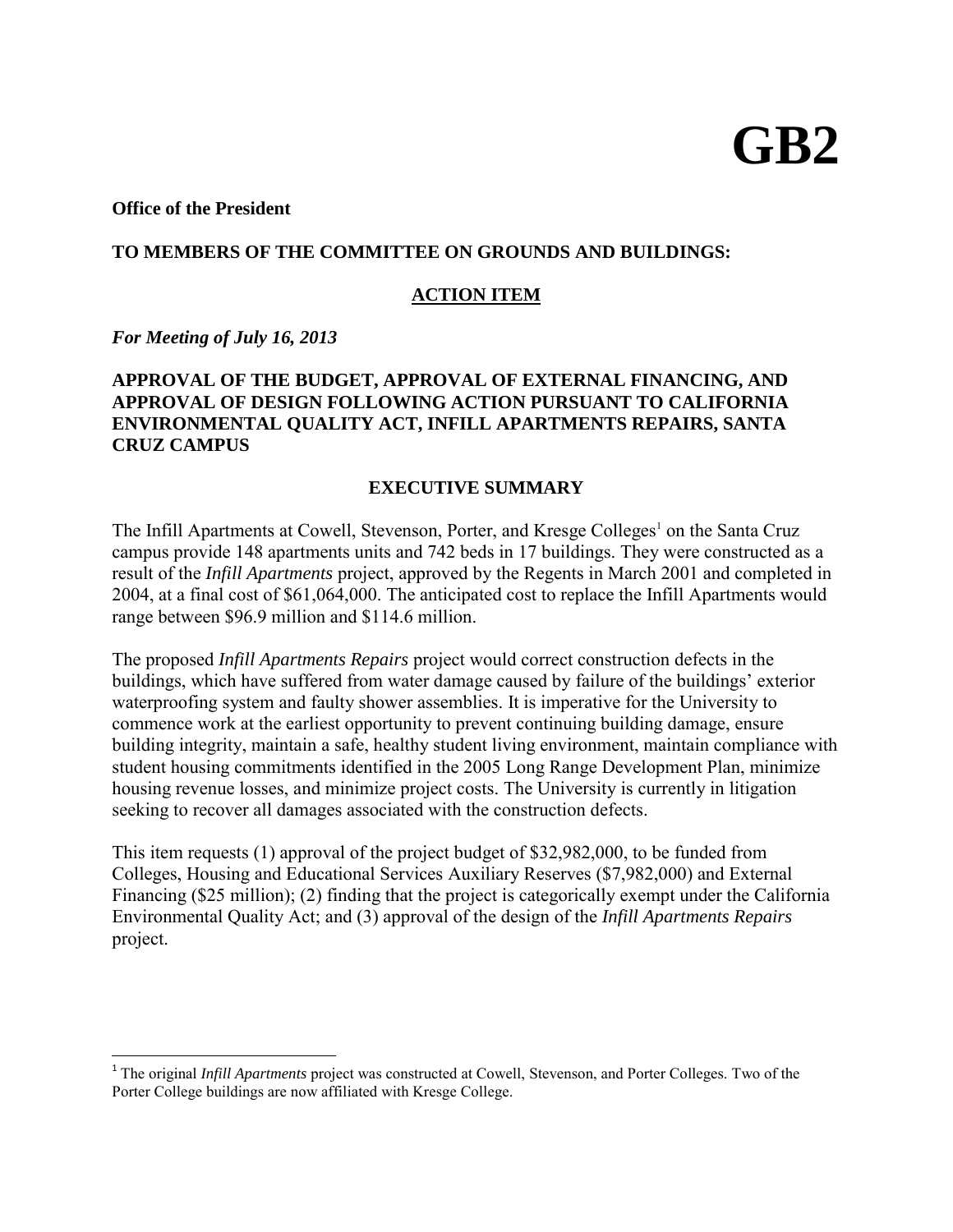# **RECOMMENDATION**

The President recommends that the Committee on Grounds and Buildings recommend to the Regents that:

- 1. The 2012-13 Budget for Capital Improvements and the Capital Improvement Program be amended as follows:
	- From: Santa Cruz: Infill Apartments Repairs Preliminary Plans \$996,000, to be funded from Colleges, Housing and Educational Services (CHES) Auxiliary Reserves.
	- To: Santa Cruz: Infill Apartments Repairs Preliminary Plans, Working Drawings, and Construction - \$32,982,000 to be funded from CHES Auxiliary Reserves (\$7,982,000) and External Financing (\$25 million).
- 2. The scope of the *Infill Apartments Repairs* project shall be to repair construction defects, including scope triggered by the repairs, in 17 student apartment buildings (148 apartment units, with a current total of 742 beds) constructed as a result of the *Infill Apartments* project at Cowell, Stevenson, Porter, and Kresge Colleges.
- 3. In conjunction with the Regents approving Recommendations 1 and 2 herein, the Regents:
	- A. Find that the project is categorically exempt under California Environmental Quality Act Guidelines Section 15301, Class 1 Existing Facilities.
	- B. Approve the design of the *Infill Apartments Repairs* project, Santa Cruz Campus.
- 4. The President be authorized to obtain external financing not to exceed \$25 million to finance the *Infill Apartments Repairs* project. The President shall require that:
	- A. Interest only, based on the amount drawn down, shall be paid on the outstanding balance during the construction period.
	- B. As long as the debt is outstanding, general revenues from the Santa Cruz campus shall be maintained in amounts sufficient to pay the debt service and to meet the related requirements of the authorized financing.
	- C. The general credit of the Regents shall not be pledged.
- 5. The President be authorized to execute all documents necessary in connection with the above.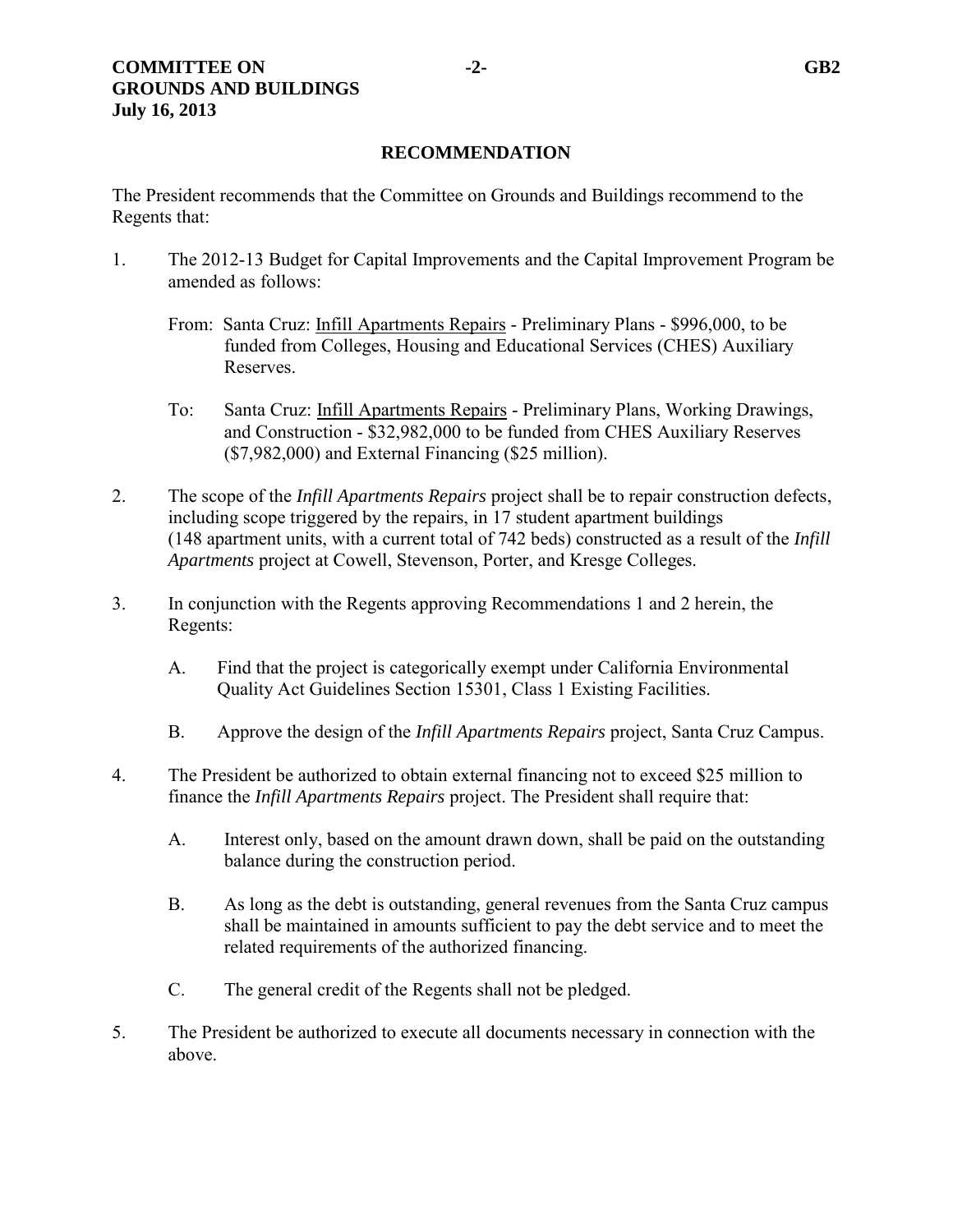# **BACKGROUND**

The Santa Cruz campus *Infill Apartments* project was completed in August 2004 at a total final cost of \$61,064,000, funded by UC Housing System Net Revenues (\$2.1 million) and external financing (\$58,964,000). There is approximately twenty years of debt service remaining on the original project financing.

The following is a chronology of how the defects were discovered:

- *Spring 2011*: Maintenance crews noted cracks in shower pans of the Cowell College Infill Apartments.
- *Summer 2011*: University replaced two shower pan assemblies and identified systemic problems, including significant leaks, water intrusion, and excessive moisture content in floor boards, framing, wallboard, and structural supports. The Colleges, Housing and Educational Services (CHES) Facilities Office realized certain recurring symptoms could indicate systemic problems relating to the shower pans within the buildings.
- **Fall 2011**: University hired forensic consultant to investigate shower pan assemblies and document the cause of the problems. Shower pan assemblies were fractured and leaking. In addition, some shower flashings were not correctly installed or properly sealed. Compounding matters was evidence that the interior structural wall sheathing of oriented strand board (OSB) had been absorbing water and deteriorating.
- *Spring 2012*: University demanded the original contractor repair the defective shower pans, but the contractor refused.
- *Summer 2012*:
	- a) University sued the original contractor for defective shower pans.
	- b) Campus replaced a portion (25) of defective shower assemblies and identified potential signs of unrelated defective work.
	- c) Consultant advised further investigation of construction assemblies at all Infill Apartments.
- *Summer 2012 through spring 2013*: Consultant performed additional investigation and destructive testing and encountered extensive damage to building exteriors and other assemblies, including documented cracked stucco, wet building paper, and compromised exterior OSB shear wall material. In some places, the insulation and wood stud framing behind the OSB shear wall had also been compromised.
- *Spring 2013*: University amended original complaint as a result of greatly increased repair scope.

## *Project Drivers*

Primary project drivers:

- Prevent continuing building damage and ensure building integrity.
- Maintain a safe, healthy student living environment.
- Maintain compliance with the student bed commitments identified in the 2005 Long Range Development Plan.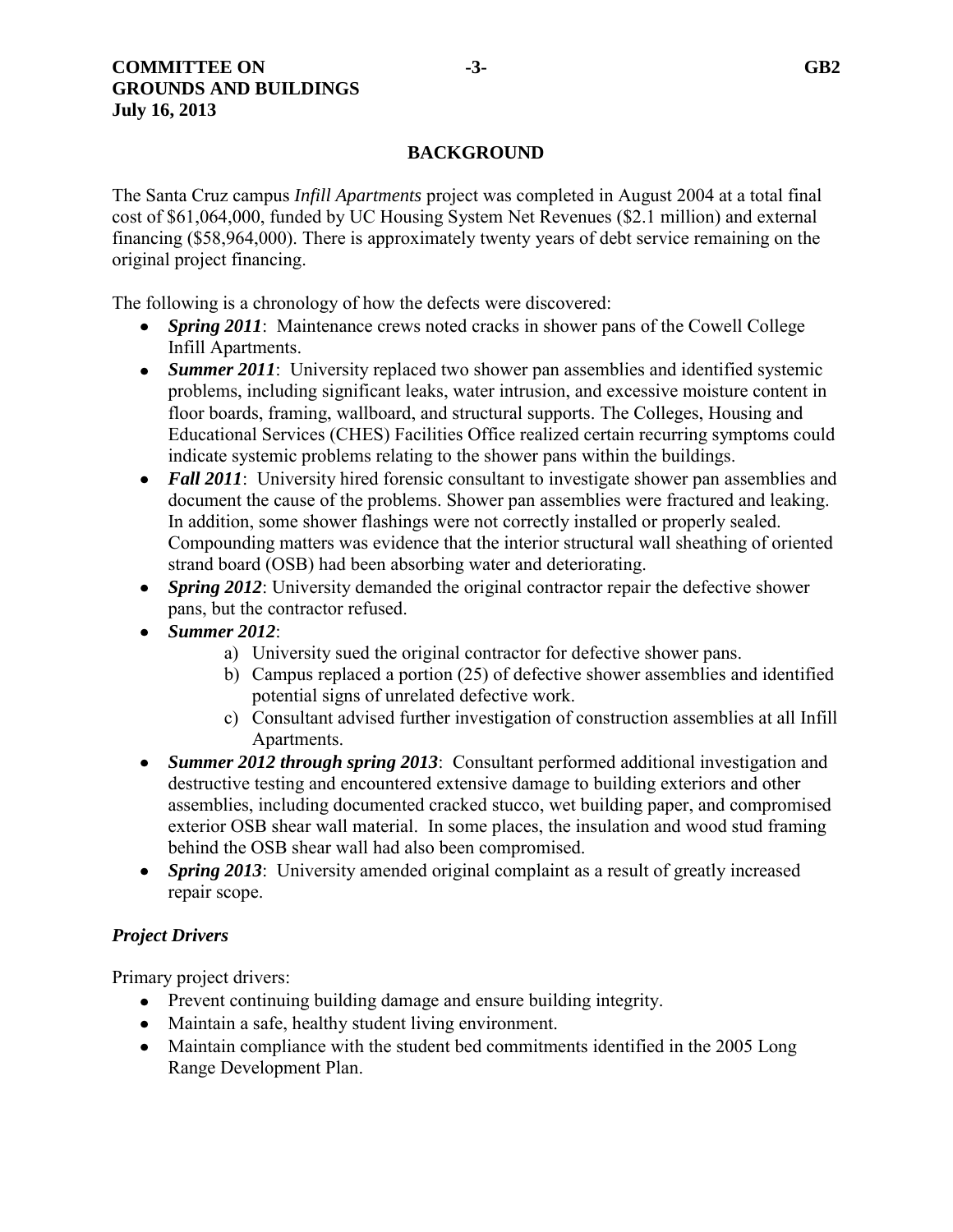## **COMMITTEE ON**  $-4$ - GB2 **GROUNDS AND BUILDINGS July 16, 2013**

- Minimize housing revenue losses.
- Minimize project costs.

## *Alternatives Considered*

- A. Continue operations without addressing known issues.
- B. Repair the damage in one phase beginning summer 2013.
- C. Repair the damage in two phases beginning summer 2013 (Phase 1) and summer 2014 (Phase 2).
- D. Demolish the Infill Apartments and construct new buildings.

After analyzing the alternatives, the campus intends to proceed with Alternative C. By repairing the damage in two phases beginning summer 2013, the campus can reduce repair costs from continuing damage, and maintain safe, healthy student housing while ensuring building integrity, maintaining compliance with the 2005 LRDP, and moderating the impact on project costs and housing revenues. In addition, this alternative would allow the campus to learn from the Phase 1 construction experience and apply that knowledge to Phase 2.

Ignoring the construction defects as suggested in Alternative A may achieve some project goals for the immediate future, but would become detrimental shortly thereafter. Dry rot would continue to occur and eventually the buildings would be deemed uninhabitable. The campus would fall out of compliance with the LRDP student housing commitments and CHES would lose revenue as over one-tenth of the housing inventory would come off-line. The scope and cost to repair the buildings would increase as the damage worsens and the cost of construction escalates. This alternative would force the campus to react to an emergency as opposed to repairing the damage through a planned project.

Alternative B, repairing all of the buildings in one phase starting summer 2013, is the quickest path to preventing further building damage, ensuring building integrity, and maintaining a safe and healthy student living environment. The project schedule would be shorter thereby reducing the total project cost and financial risk. While total project costs may decrease, this alternative would take all 742 beds off-line at the same time and take the campus out of compliance with the LRDP student housing commitments.

Alternative D analyzed by the campus would demolish and rebuild all existing Infill Apartment buildings. The anticipated cost to replace the Infill Apartments would range between \$96.9 million and \$114.6 million.<sup>2</sup> This does not take into account the cost of demolition or any ADA improvements that may be required. In addition, this calculation does not account for any increase in cost associated with the new Title 24 requirements, or the additional costs of a full Environmental Impact Report under the California Environmental Quality Act and possible associated mitigation costs. Assuming two years of construction, this alternative would take the

 $\overline{\phantom{a}}$ <sup>2</sup> Using the original total project cost (excluding moveable equipment), adjusting to the June 2013 California Construction Cost Index and adding a range of 5 to 12 percent for escalation to the mid-point of construction in June 2016.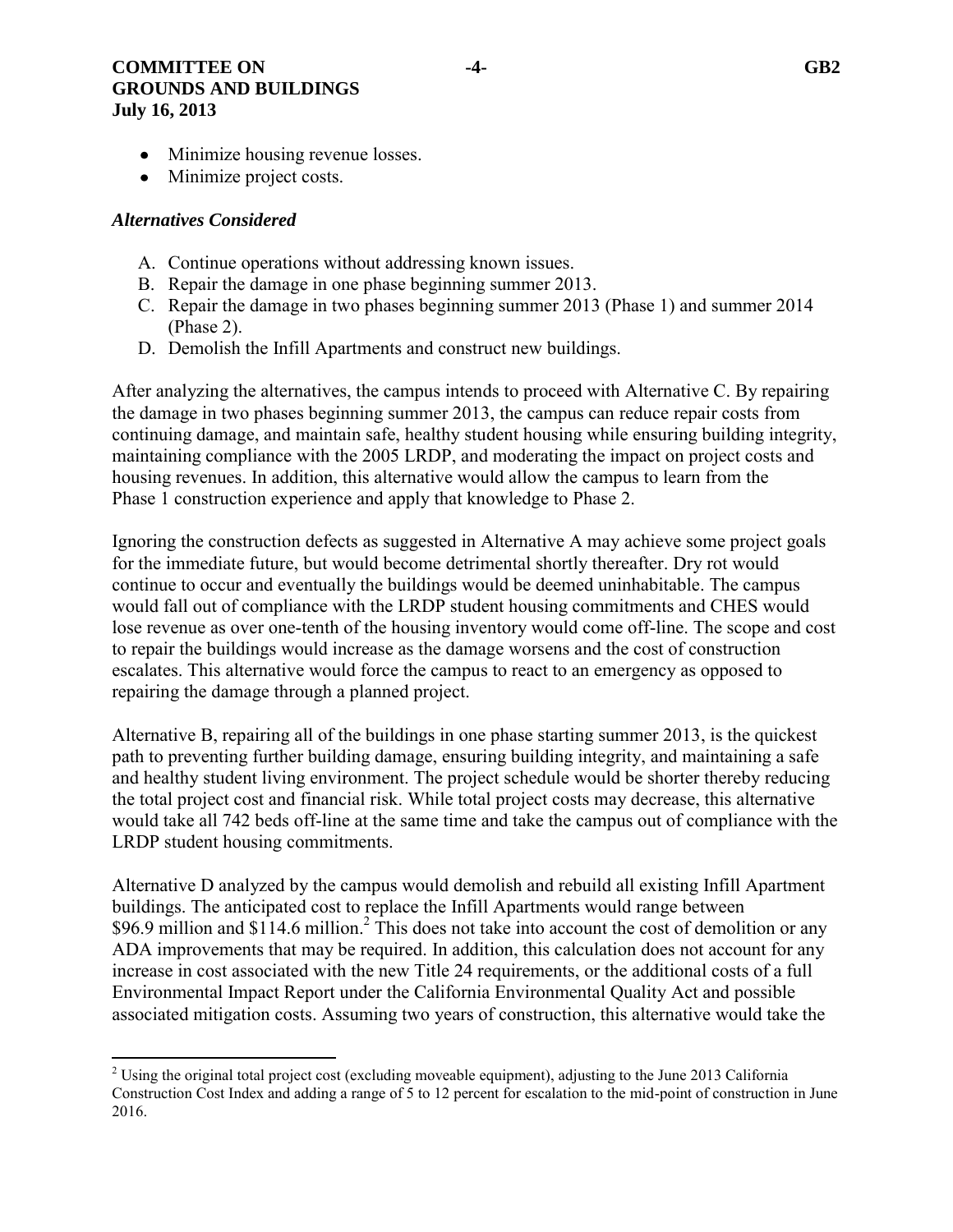## **COMMITTEE ON 5-1 COMMITTEE ON 5-1 COMMITTEE ON GROUNDS AND BUILDINGS July 16, 2013**

campus out of compliance with the LRDP student housing commitments and would reduce CHES revenues.

## **PROJECT DESCRIPTION**

The proposed project would address repairs on the most seriously compromised buildings at Stevenson and Kresge Colleges in Phase 1, followed by repairs at Cowell and Porter Colleges in Phase 2. Repairs to the 17 structures (148 apartments), totaling approximately 215,663 gross square feet, would address approximately 163,000 square feet of exterior assemblies, 1,100 windows, 246 bath/shower assemblies, and mechanical and structural defects throughout each building. The scope of work includes:

- a) Repair/replace exterior water-proofing system (building stucco, metal lath, building paper, and flashings);
- b) Repair/replace faulty windows;
- c) Replace interior and exterior deteriorated OSB sheathing;
- d) Repair structural deficiencies resulting from damaged systems;
- e) Repair/replace faulty shower assemblies in unit bathrooms (for those bathrooms that have not already had the shower assembly replaced);
- f) Correct ventilation and exhaust deficiencies in bath and shower rooms;
- g) Replace other water damaged building systems (insulation, drywall, wood framing, flooring, electrical, data/phone, etc.);
- h) Replace landscaping and irrigation systems disturbed as a result of repair activities; and
- i) Repair other miscellaneous items identified in the forensic report.

In May 2013, under interim authority, the President and the Chair of the Committee on Grounds and Buildings approved preliminary plans funding in the amount of \$996,000, which allowed the campus to enter into an Executive Design Professional Agreement, begin design, and develop more accurate cost estimates than the preliminary budget forecasts presented in the interim item. The estimated \$24 million total project budget referenced in the interim item was based on rough initial estimates provided by a forensic consultant to initiate the legal claim. Subsequent forensic analysis has identified additional construction defects and more damage than previously anticipated. As a result, more extensive repairs are necessary to fully restore the integrity of the structure and building systems. While the legal claim only seeks reimbursement for repairing the construction defects and the resulting damage with similar materials, the campus may elect to use better shear materials, waterproofing systems, and other betterments to improve the integrity of the building. Based on 100 percent Design Development (DD) drawings for Phase 1, and 50 percent DD for Phase 2, current estimates prepared by the architect and third-party peer estimator support an estimated total project budget of \$32,982,000. These estimates include additional scope discovered with follow-up forensic investigation as well as detailed scope for restoring the surrounding property and building protection and repair.

Given the unpredictable nature of potential water damage behind enclosed walls, additional scope may be encountered during the demolition stage of both Phase 1 and Phase 2, when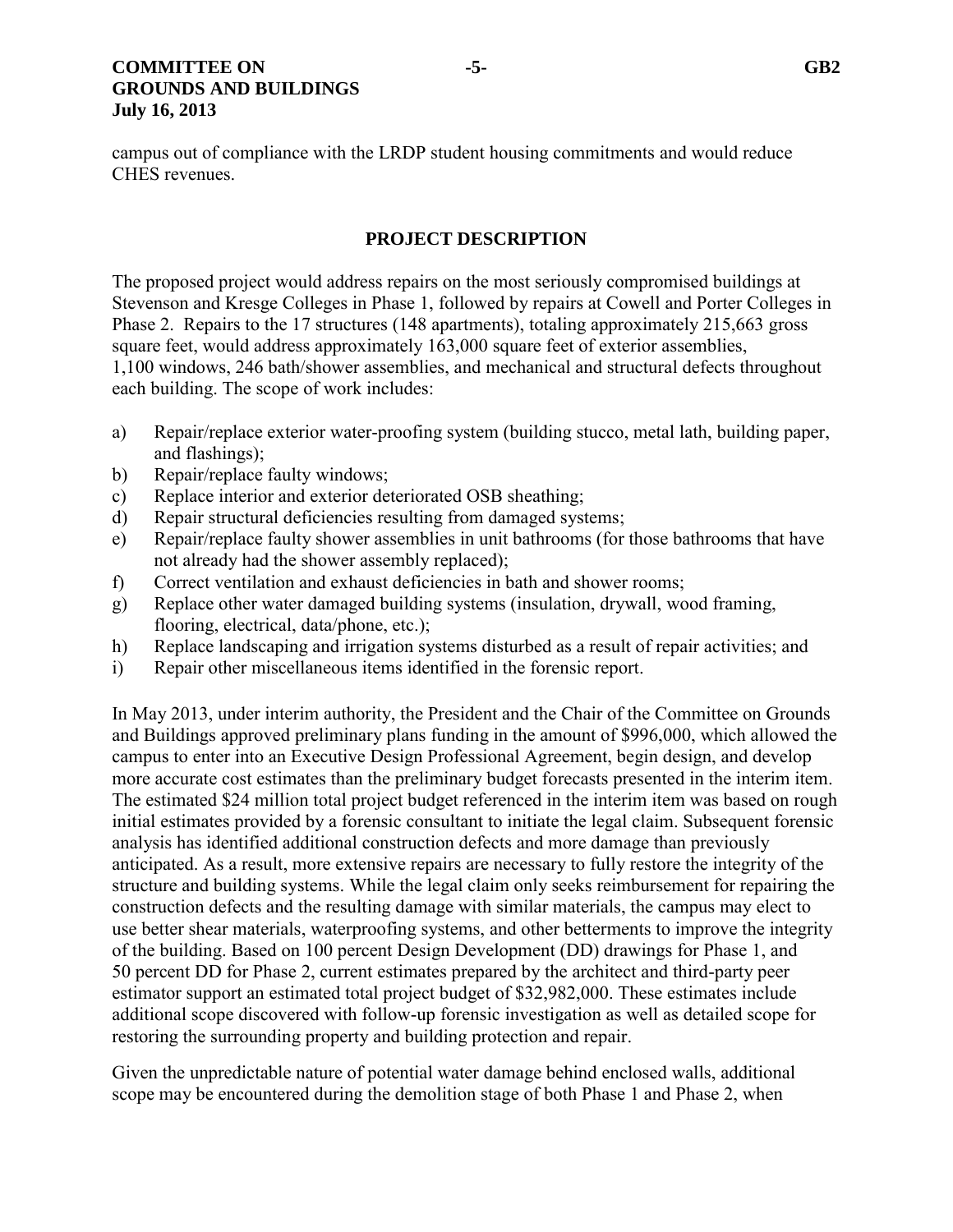## **COMMITTEE ON**  $-6$ - GB2 **GROUNDS AND BUILDINGS July 16, 2013**

building exteriors and walls are removed, other assemblies exposed, and any additional damage assessed.

During a meeting with the Division of the State Architect (DSA) on May 14, 2013, regarding compliance with current Americans with Disabilities Act requirements, DSA recommended the campus submit a written request for exemption. DSA has reviewed and approved the exemption and the design does not require DSA accessibility review. The original design included compliance with both California codes and the Uniform Federal Accessibility Standards (UFAS). The consultants have determined some work may be required to kitchen cabinets and storage areas in nine accessible units to ensure compliance with state and federal standards.

# *Design*

The project will restore the exterior cement plaster to its original color and texture, repair or replace window assemblies to be similar to the original in color and material with the same configuration of operable and fixed sections. Existing exterior stairs, decks, fixtures, roof leaders, and other appurtenances will be removed as necessary and reinstalled. The existing landscape will be restored after construction staging is removed using drought-tolerant materials.

## *Approval Request and Schedule*

The requested funding for the remainder of preliminary plans, working drawings, and construction would allow the campus to prepare construction documents for both phases and begin demolition of the Phase 1 buildings in August 2013. Repairs to the most damaged buildings located at Stevenson and Kresge Colleges would occur from August 2013 through June 2014, and repairs at Cowell and Porter Colleges would occur from July 2014 through May 2015. See Attachment 8: Project Site Maps.

#### **ATTACHMENTS:**

Attachment 1: Project Statistics Attachment 2: Funding Plan Attachment 3: Summary of Financial Feasibility Attachment 4: Policy Compliance Attachment 5: Design Elements Attachment 6: Design Graphics [Attachment 7: California Environmenta](http://regents.universityofcalifornia.edu/regmeet/jul13/gb2attach.pdf)l Quality Act Compliance Attachment 8: Project Site Maps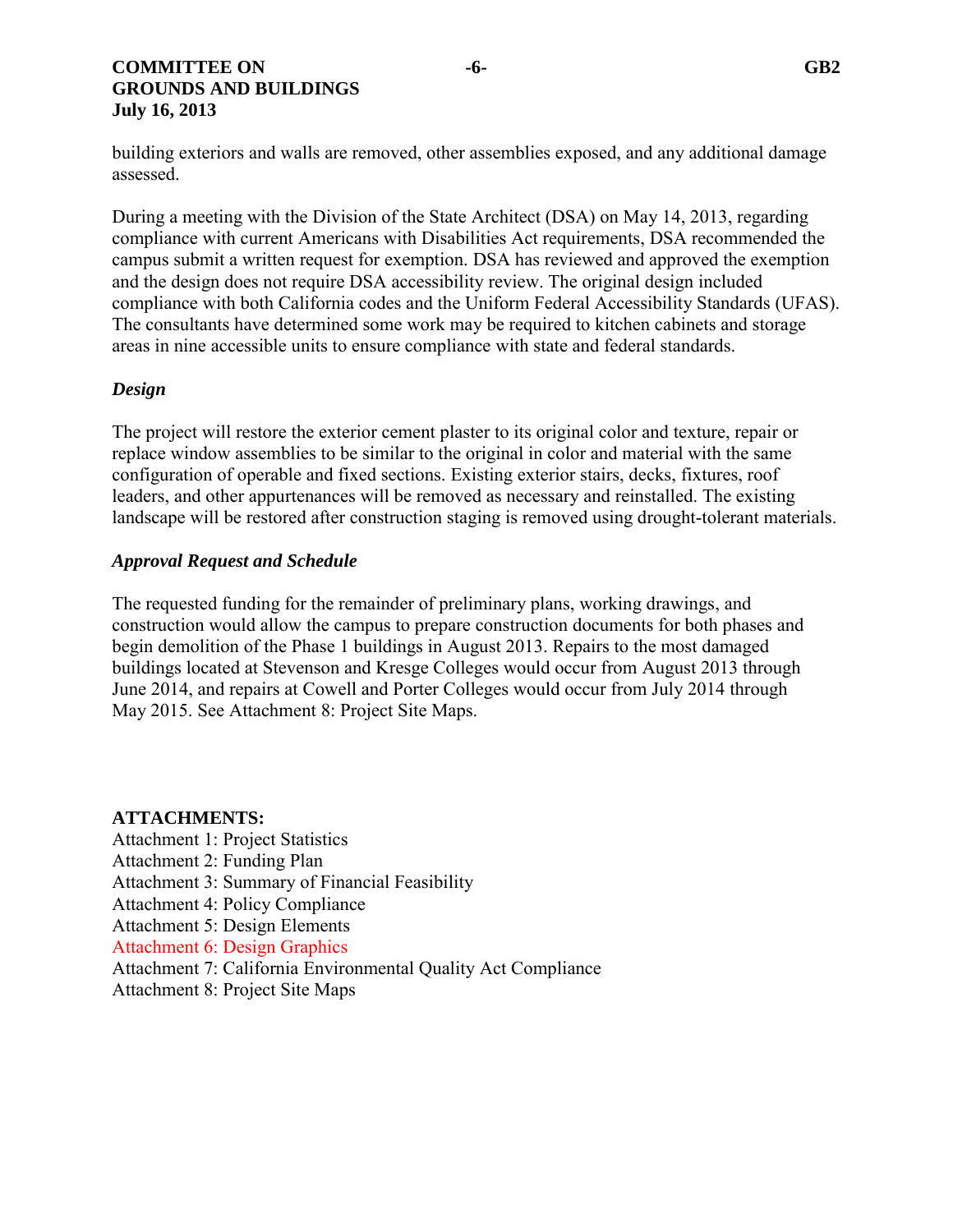# **PROJECT STATISTICS**

| <b>INFILL APARTMENTS REPAIRS</b><br><b>PROJECT BUDGET</b> |                            |            |
|-----------------------------------------------------------|----------------------------|------------|
| <b>CCCI 5912</b>                                          |                            |            |
| <b>Costs</b>                                              |                            |            |
| Category                                                  | <b>Total</b>               | % of Total |
| Site Clearance                                            | \$<br>45,000               | 0.1        |
| <b>Building</b>                                           | 23,790,000                 | 72.1       |
| <b>Exterior Utilities</b>                                 | 5,000<br>0.0               |            |
| Site Development                                          | 1,309,000                  | 4.0        |
| $A/E$ Fee $(a)$                                           | 2,642,000                  | 8.0        |
| Campus Administration <sup>(b)</sup>                      | 668,000<br>2.0             |            |
| Surveys, Tests, Plans                                     | 294,000                    | 0.9        |
| Special Items <sup><math>(c)</math></sup>                 | 610,000                    | 1.9        |
| <b>Finance Cost</b>                                       | 1,104,000                  | 3.3        |
| Contingency                                               | 2,515,000                  | 7.6        |
| Subtotal                                                  | $\mathbb{S}$<br>32,982,000 | 100        |
| Group $2 \& 3$ Equipment                                  | $\theta$                   | $\theta$   |
| <b>Project Total</b>                                      | \$<br>32,982,000           | 100%       |
| PROJECT COST DATA                                         |                            |            |
| <b>Analytical Data</b>                                    |                            |            |
| Gross Square Feet (GSF)                                   | 215,663                    |            |
| Assignable Square Feet (ASF)                              | 178,587                    |            |
| <b>Building Cost/GSF</b>                                  | \$110                      |            |
| Project Cost/GSF                                          | \$153                      |            |
| <b>Building Cost/Bed</b>                                  | \$32,062                   |            |
| Project Cost/Bed                                          |                            | \$44,450   |

(a) Fees include Executive Architect and other professional design contract costs.

(b) Campus Administration includes project management and inspection.

.

(c) Special Items include Value Engineering/Constructability, Permits and Agency Reviews, Hazardous Materials Surveys and Testing, Environmental/EIR Services, Waterproofing Consultant, Scheduling Consultant, and Independent Seismic Review.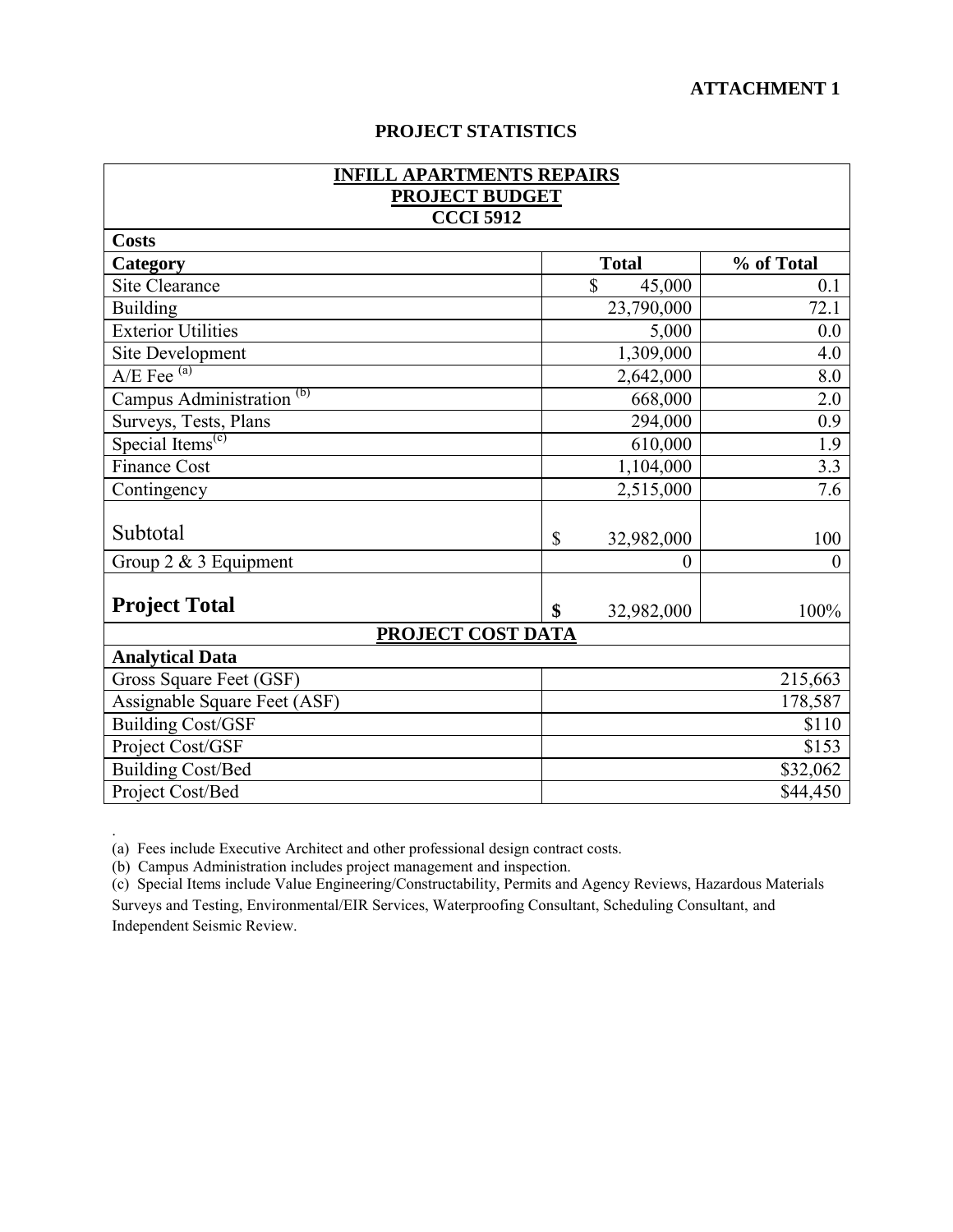| A. Total Project Cost: \$32,982,000                                                            |                                                |                                  |
|------------------------------------------------------------------------------------------------|------------------------------------------------|----------------------------------|
| <b>Funding Source</b>                                                                          | <b>CHES Reserves: \$7,982,000</b><br>$\bullet$ |                                  |
|                                                                                                | ٠                                              | External Financing: \$25,000,000 |
|                                                                                                |                                                |                                  |
| <b>B. Funding Schedule</b>                                                                     |                                                |                                  |
| <b>Phase</b>                                                                                   |                                                | <b>Funding Sources</b>           |
| <b>Preliminary Plans</b>                                                                       | \$<br>1,250,000                                | <b>CHES Reserves</b>             |
| <b>Working Drawings</b>                                                                        | 1,085,000                                      | <b>CHES Reserves</b>             |
| Construction                                                                                   | 5,647,000                                      | <b>CHES Reserves</b>             |
| Construction                                                                                   | 25,000,000                                     | <b>External Financing</b>        |
| <b>TOTALS:</b>                                                                                 | \$32,982,000                                   |                                  |
|                                                                                                |                                                |                                  |
| <b>C. External Financing</b>                                                                   |                                                |                                  |
| Information on the proposed external financing may be found in <i>Attachment 3</i> (Summary of |                                                |                                  |
| Financial Feasibility).                                                                        |                                                |                                  |

# **FUNDING PLAN**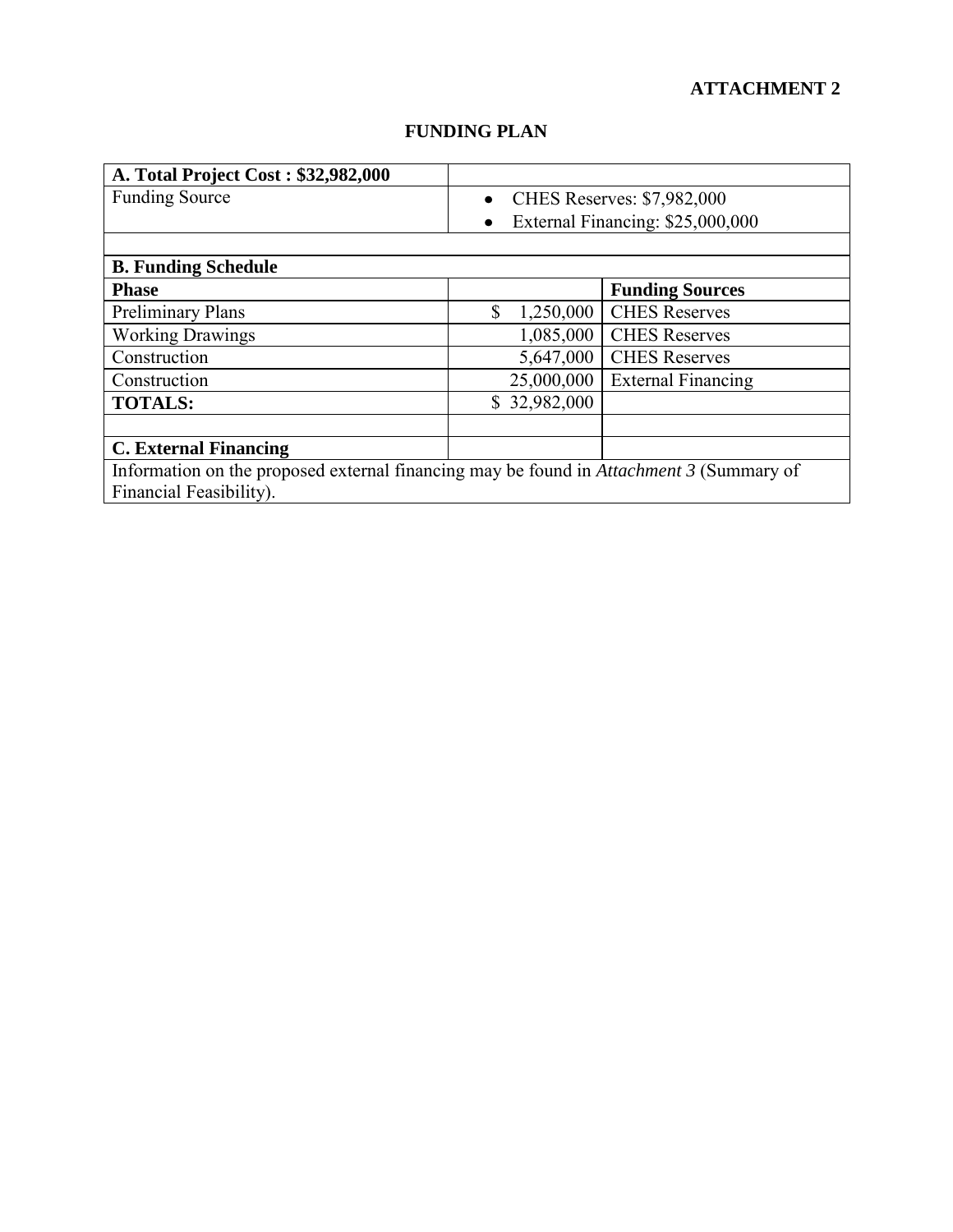## **SUMMARY OF FINANCIAL FEASIBILITY**

| <b>SANTA CRUZ CAMPUS</b>                 |                                  |
|------------------------------------------|----------------------------------|
| Project Name                             | <b>Infill Apartments Repairs</b> |
| Project ID                               | 976401                           |
| Total Estimated Project Costs            | \$32,982,000                     |
| Anticipated Interest During Construction | \$1,104,000                      |

|                                           | <b>PROPOSED SOURCES OF FUNDING</b> |
|-------------------------------------------|------------------------------------|
| External Financing                        | \$25,000,000                       |
| Other Source of Funding I - CHES Reserves | \$7,982,000                        |
| Total                                     | \$32,982,000                       |

*Fund sources for external financing, including standby and interim financing, shall adhere to University policy on repayment for capital projects. For Externally Financed projects please refer to Section I. For Standby and Interim financings, please refer to Section II & III.* 

## **SECTION I. Externally Financed Projects (if applicable)**

Long-term external financing assumptions are listed below.

| <b>FINANCING ASSUMPTIONS</b>                 |                                                     |
|----------------------------------------------|-----------------------------------------------------|
| <b>Anticipated Repayment Source</b>          | <b>General Revenues of the Santa Cruz</b><br>campus |
| <b>Anticipated Fund Source</b>               | <b>CHES Revenues</b>                                |
| <b>Financial Feasibility Rate</b>            | 6.00%                                               |
| First Year of Payment                        | 2015                                                |
| Final Maturity (e.g. 20XX)                   | 2044                                                |
| Term (e.g. 30 years)                         | 30 years                                            |
| <b>Estimated Average Annual Debt Service</b> | \$1,816,000                                         |

Below are results of the financial feasibility analysis for the proposed project using the campus's Debt Affordability Model. External financing approval requires the campus to meet the debt service-to-operations benchmark and one of the two other benchmarks for approval. The financial projections take into consideration market conditions, new sources of revenue and all previously approved projects. The corresponding campus Debt Affordability Model has been submitted to Capital Markets Finance at UCOP.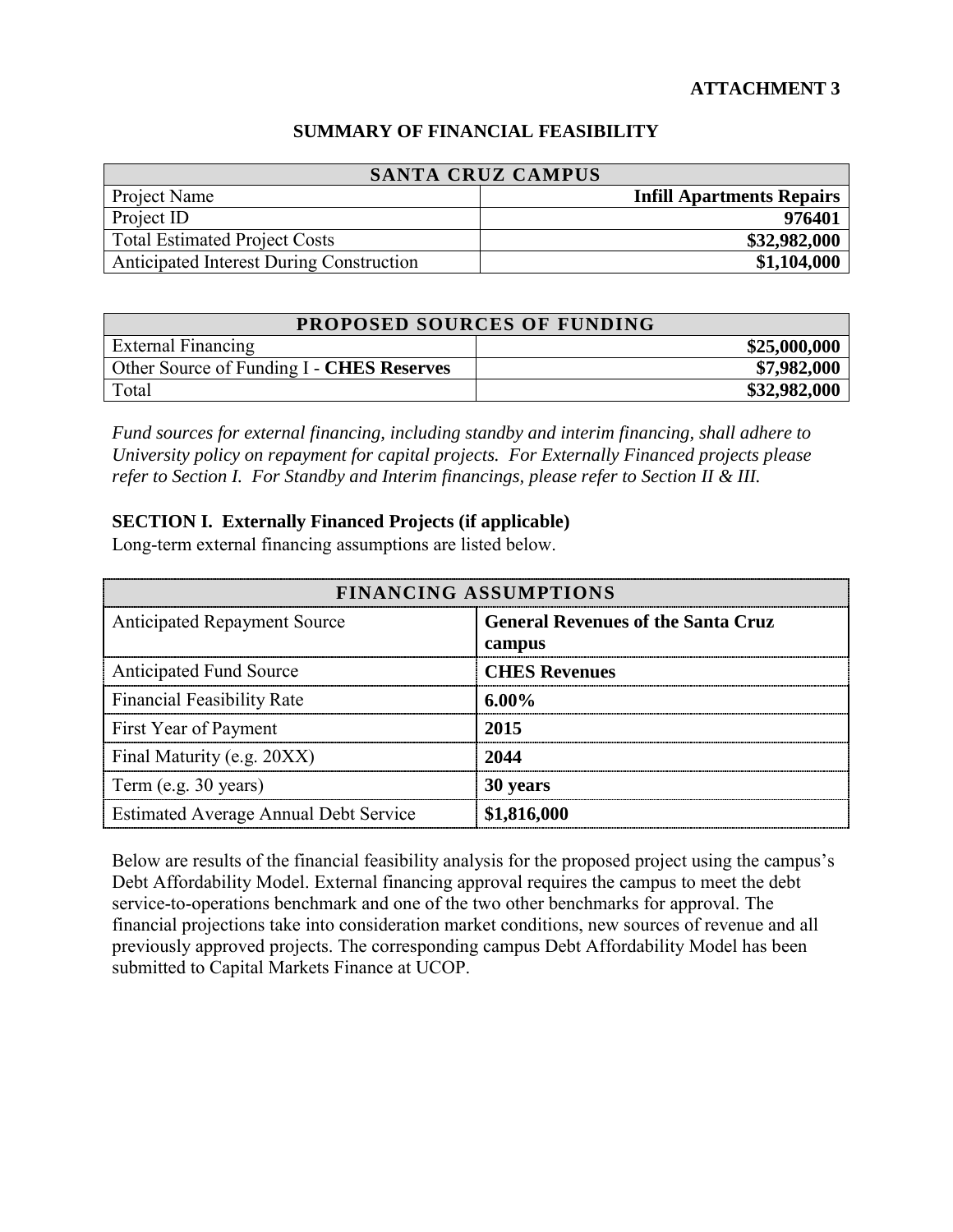|                                   | <b>CAMPUS FINANCING BENCHMARKS</b> |                           |
|-----------------------------------|------------------------------------|---------------------------|
| <b>Measure</b>                    | <b>10 Year Projections</b>         | <b>Approval Threshold</b> |
|                                   | (as of 6/20/13)                    |                           |
| <b>Debt Service to Operations</b> | 5.7% (max) FY 2024                 | $6.0\%$                   |
| <b>Debt Service Coverage</b>      | 5.32x (min) FY 2013                | 1.75x                     |
| <b>Expendable Resources to</b>    | n/a                                | 1.00x                     |
| <b>Debt</b>                       |                                    |                           |

|                              |                            | <b>AUXILIARY FINANCING BENCHMARKS</b> |
|------------------------------|----------------------------|---------------------------------------|
| <b>Measure</b>               | <b>10 Year Projections</b> | <b>Approval Threshold</b>             |
|                              | (as of 6/20/13)            |                                       |
| <b>Debt Service Coverage</b> | $1.82x$ (min) FY 2021      | 1.25x                                 |

The metrics used to determine financing feasibility are defined below:

| Measure                                   | <b>Definition</b>                                                                                                                                                   |
|-------------------------------------------|---------------------------------------------------------------------------------------------------------------------------------------------------------------------|
| Debt Service to Operations<br>(%)         | <b>Annual Debt Service</b><br><b>Total Operating Expenses</b>                                                                                                       |
| Debt Service Coverage $(x)$               | $Operating Income + Depreciation + Interest$<br><b>Annual Debt Service</b>                                                                                          |
| <b>Expendable Resources to</b><br>Debt(x) | Expendable Financial Resources (unrestricted net assets $+$<br><u>temporarily restricted net assets – net investment in plant)</u><br><b>Total Debt Outstanding</b> |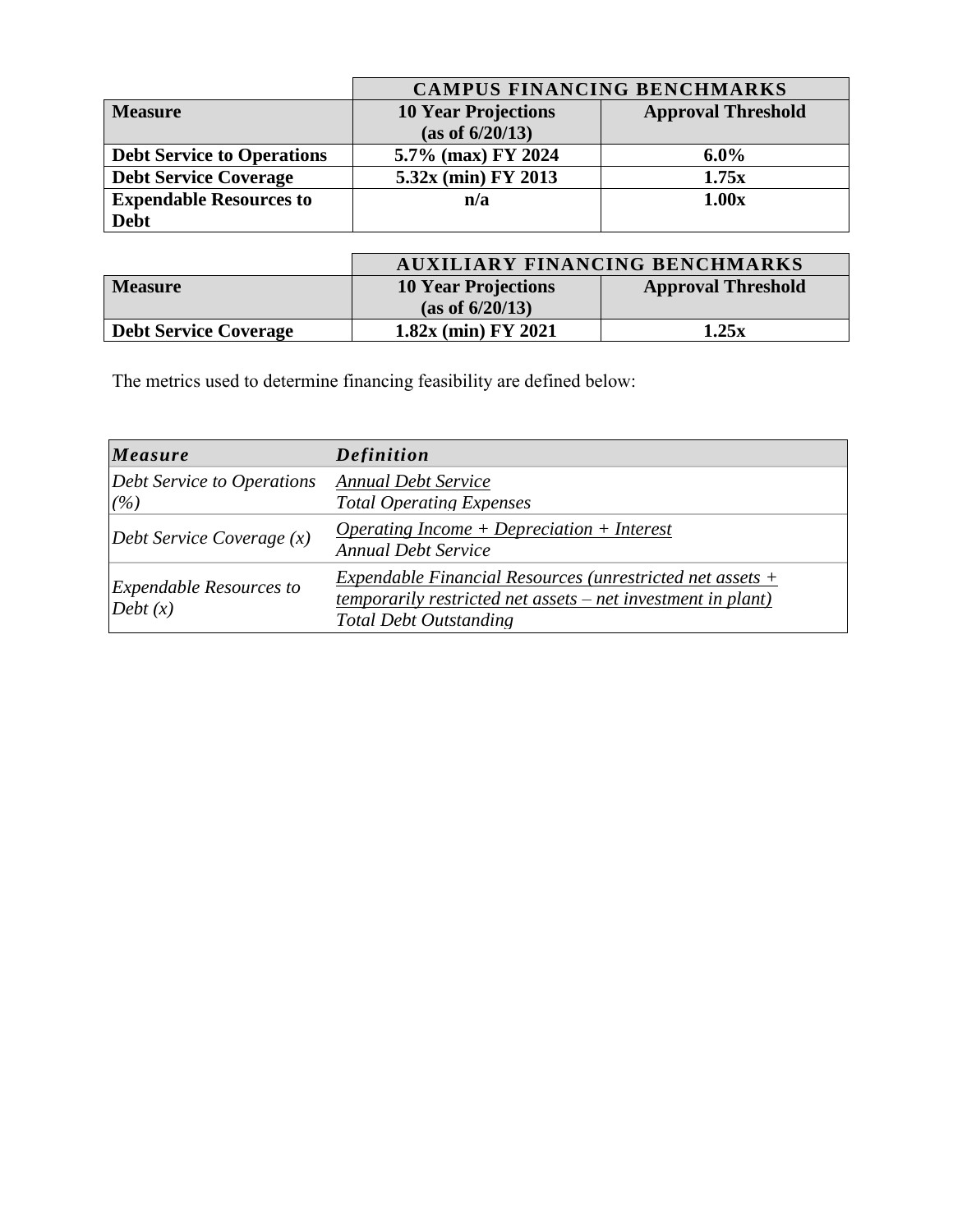# **POLICY COMPLIANCE**

Capital Financial Plan. When the *2012-22 Capital Financial Plan (CFP)* for the Santa Cruz campus was drafted, the campus considered the project to be maintenance as it anticipated replacing failing shower assemblies with similar systems. After the forensic investigation revealed additional damage and other failing building systems, the campus became aware the project scope had expanded beyond maintenance and the project would be considered a capital improvement. Because the defects were recently discovered and the project was recently scoped, the project was not included in the *2012-22 CFP* and, therefore, is ineligible for the delegated process.

Sustainable Practices. Due to the nature of the project, many  $LEED^{TM}$  items are not attainable. In accordance with Section V.A.10 of the August 2011 Sustainable Practices Policy, the campus has received approval of an exception to receiving  $LEED^{TM}$  Certification for this project. In accordance with Section V.A.6 of the Policy, the campus will complete the  $LEED^{TM}$  scorecard identifying a list of sustainable measures under consideration that are applicable to this limited scope. See Attachment 5 for additional detail on Sustainable Practices.

Seismic Safety Policy. This project will comply with the *University of California Seismic Safety Policy* including independent seismic peer review.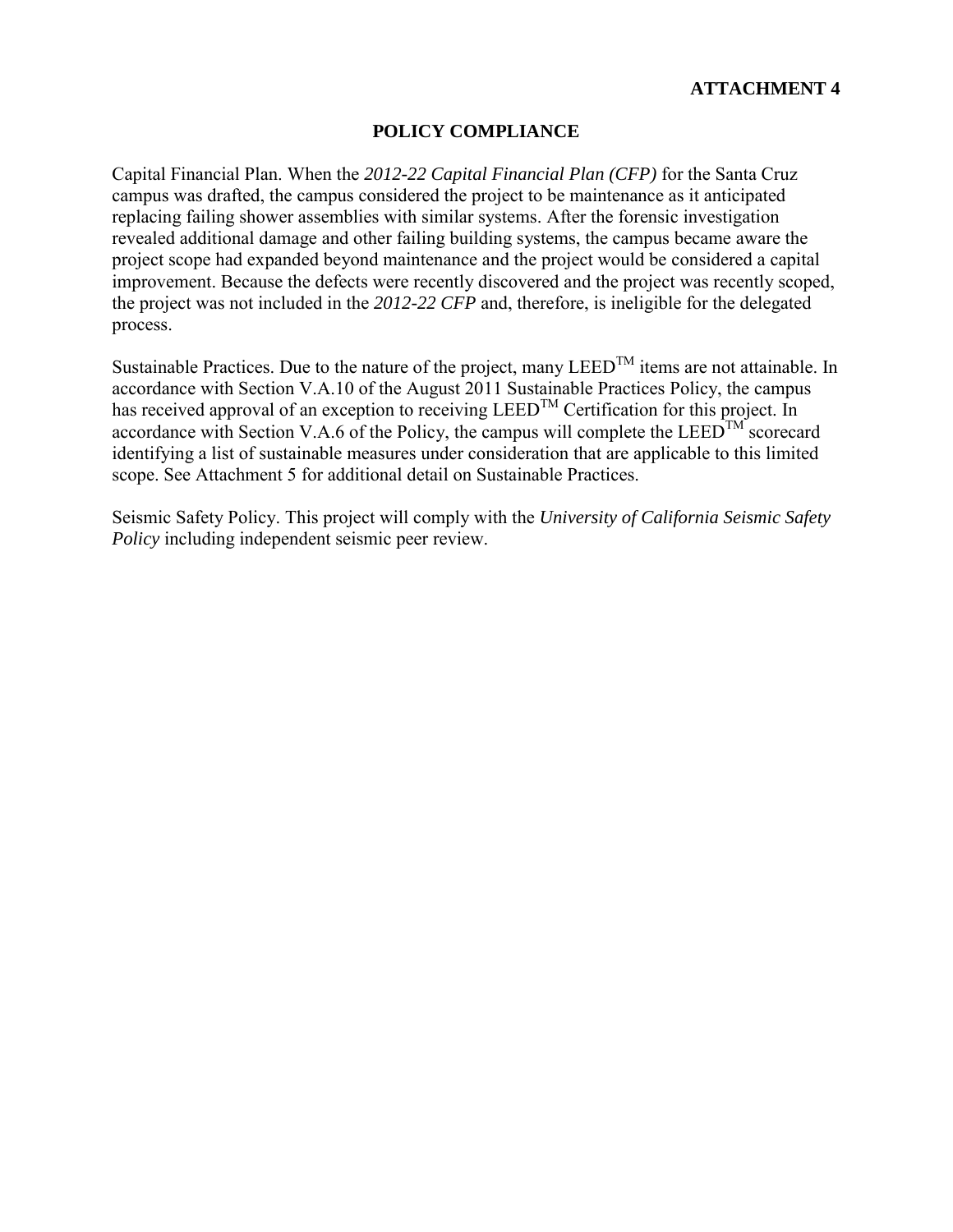# **DESIGN ELEMENTS**

The Infill Apartments are located on the UC Santa Cruz campus at four residential colleges; Cowell, Stevenson, Porter, and Kresge Colleges. The apartments house approximately 742 upper division undergraduates in 17 buildings. The apartment structures are three and four stories in height. Architecturally the apartments are complementary and contextual to the existing adjacent college structures. The buildings are wood framed with exterior cement plaster, simple color palettes, aluminum windows, and exterior stairways. The buildings have sloped roofs with overhangs and canopy features at building entrances (except at Stevenson College). The design team for the repair work includes Pyatok Architects and Allana Buick & Bers. The selection process for the construction manager at risk/contractor is currently underway. Level 2 prequalification has occurred and it is anticipated that selection will be complete by mid-July 2013.

Many of the existing mature trees were protected and preserved when the apartments were originally constructed and will be protected during the repair project. As a result of the scaffolding and activities related to the removal and repair of the building exterior envelopes, it is anticipated that the landscape planting adjacent to the buildings will need replacement. The replacement landscaping will use drought-tolerant plant materials and the irrigation system will be replaced with a more efficient drip system.

At Cowell, Kresge, and Porter Colleges, no exterior design changes are anticipated, with the exception of minor enhancements to the cement plaster and/or window assemblies. Improvements at Stevenson College, the most weather-exposed of the apartment complexes, would result in minor changes to the exterior elevations, which may include:

- elimination of foam-supported trim at the parapets and at some above-window overhangs, to be replaced with more substantial wood sub-structure;
- added weather-protecting canopies or awnings at entry doors;
- minor adjustments to the fenestration of the two south-facing and most exposed facades to reduce area of stucco.

As permitted under the UC Sustainable Practices Policy Section V.A.10, the campus has received an exception from the requirements of Policy Section III.A from the Associate Vice President for Capital Resources Management as the limited scope of this repair project precludes the possibility of  $LEED^{TM}$  certification. In accordance with the requirements of Policy Section V.A.11, the campus will submit a LEED<sup>TM</sup> -NC scorecard and supporting documentation to the Associate Vice President showing the credits the project did achieve. Per Policy Section V.A. 12, as the project progresses the campus will also include consideration of lifecycle cost along with other factors in the project planning and design process. In addition, the following is a list of proposed sustainable measures currently under consideration, per Policy Section V.A.6:

- efficient irrigation and drought-tolerant landscape materials;
- energy-efficient exterior lighting, wherever possible;
- increased energy efficiency through properly balanced ventilation systems;
- recycling of construction waste;
- management of construction dust migration;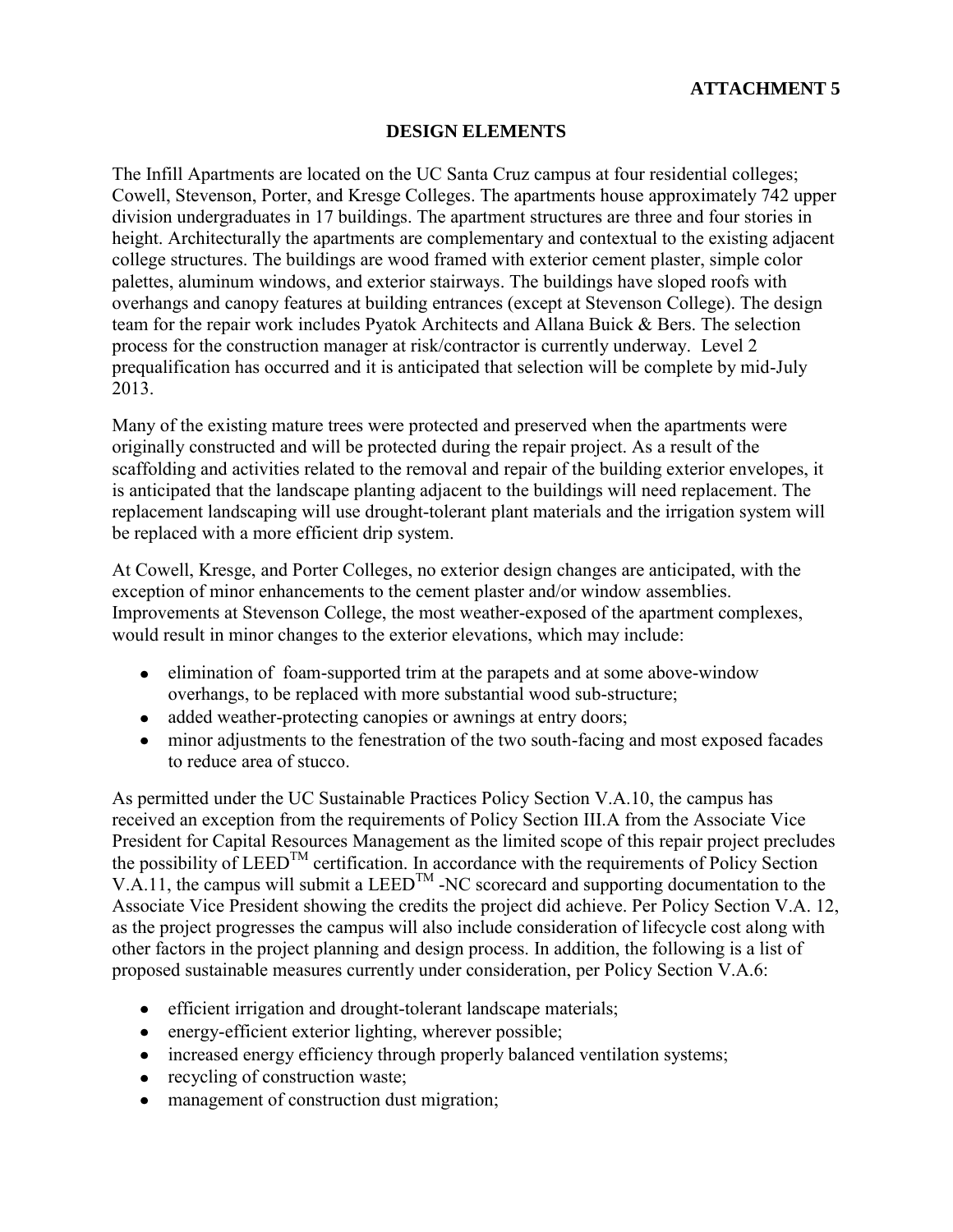- $\bullet$  LEED<sup>TM</sup>-accredited professionals on project team;
- use of low-emitting construction materials and diversion of construction waste materials wherever possible.

Other sustainability opportunities will be explored to the extent feasible during the planning and design phases.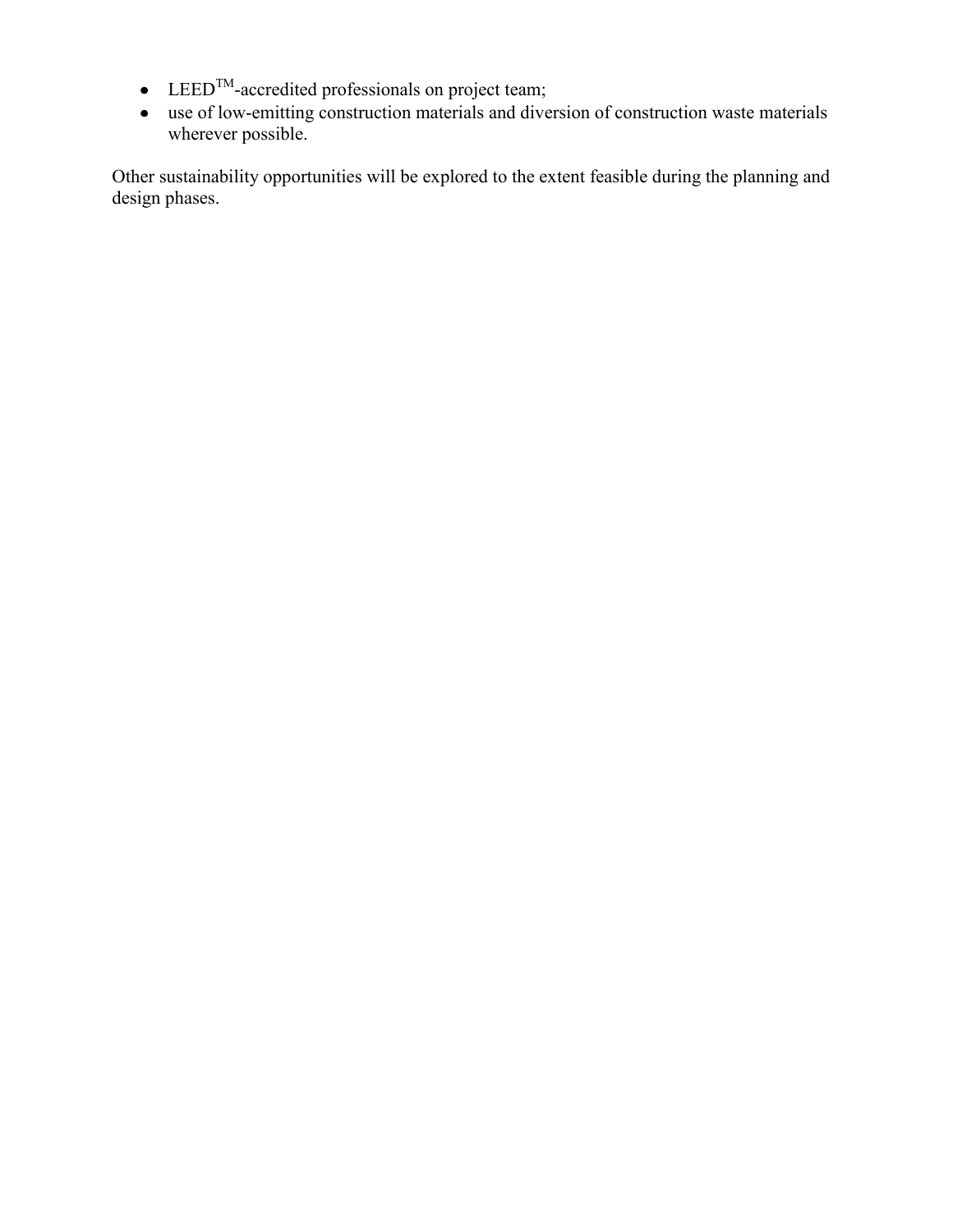## **CALIFORNIA ENVIRONMENTAL QUALITY ACT COMPLIANCE**

It is recommended that the proposed project be determined categorically exempt from the California Environmental Quality Act (CEQA) under CEQA Guidelines Section 15301, or Class 1, Existing Facilities, as an alteration and/or repair to an existing facility involving no expansion of use. In addition, it has been determined that that none of the exceptions to the exemption are present, as set forth in CEQA Guideline 15300.2.

The campus has prepared a memorandum documenting the reasons for this recommended determination. The project would not develop any new structures or other facilities, accommodate an increase in occupancy of the building, change the type or intensity of use of any facility, permanently alter the exterior of the buildings, increase utility use, or disturb land except as needed for construction access. Furthermore, no permanent changes would be made to drainage patterns and no new impervious surface would be added. For these reasons, the memorandum found that the project would not have the potential to result in significant environmental impacts in the following resource areas: Aesthetics; Agricultural and Forestry Resources; Biological Resources; Cultural Resources; Geology; Hydrology; Land Use; Mineral Resources; Population and Housing; Public Services; Recreation; Utilities.

The project would not construct any new sources of noise, air pollutant emissions or greenhouse gases, or increase the use of hazardous materials, and would not generate any new operational vehicle trips or demand for alternative transportation. A technical analysis was performed to identify whether project construction activities could result in noise or air quality impacts that would exceed the applicable CEQA significance thresholds at nearby sensitive receptors. Based on the results of the analysis, the project incorporates scheduling requirements to ensure that nearby student residential buildings are not occupied during periods when noise thresholds at those buildings could exceed the thresholds. The memorandum concluded that the project would also not result in significant Air Quality impacts, Climate Change, Hazards and Hazardous Materials, Noise, or Transportation/Traffic impacts. The noise and air quality technical analysis is appended to the memorandum. Both the memorandum and noise and air quality technical analysis are a part of the administrative record supporting the requested approval.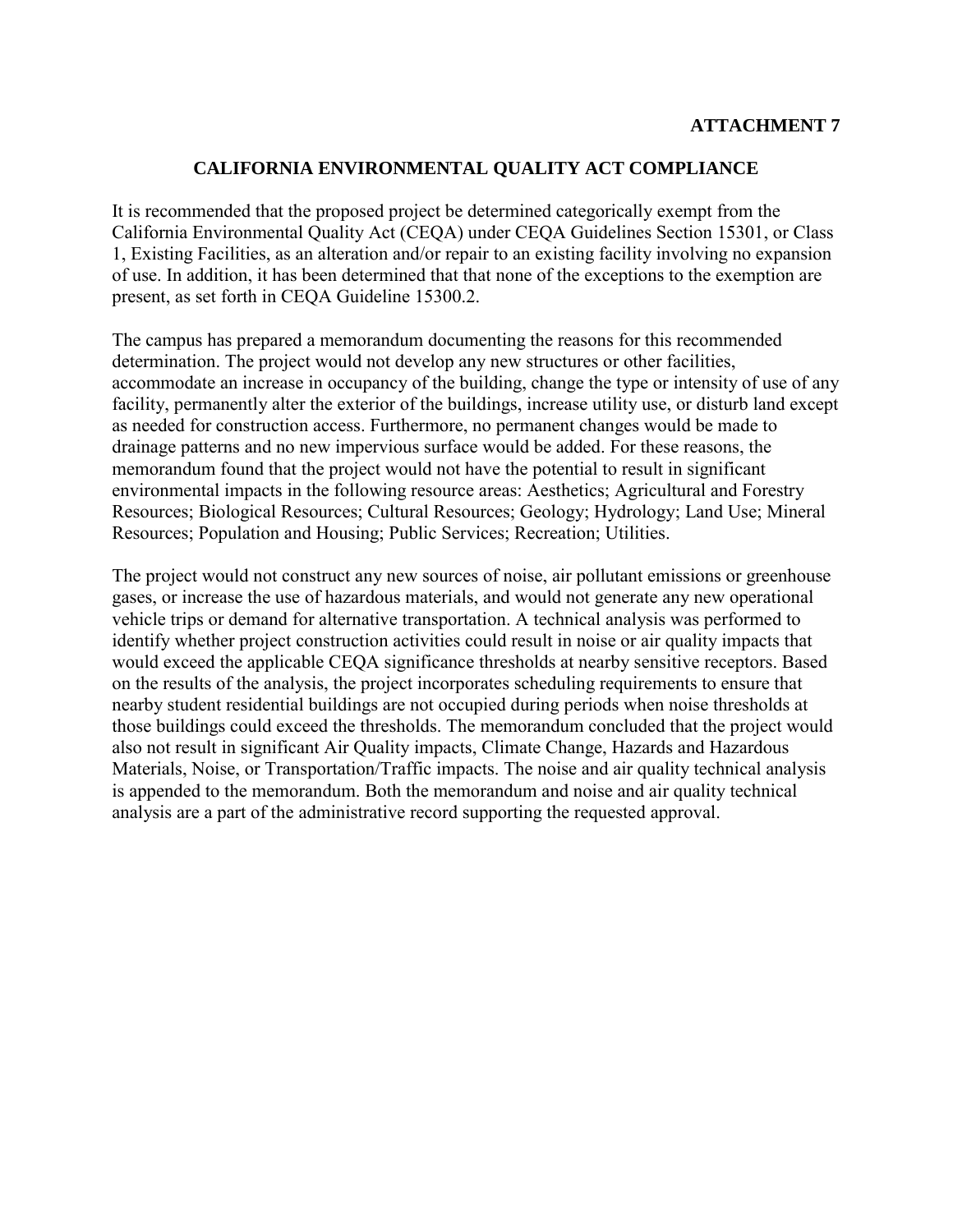# **SITE MAP - CAMPUS**

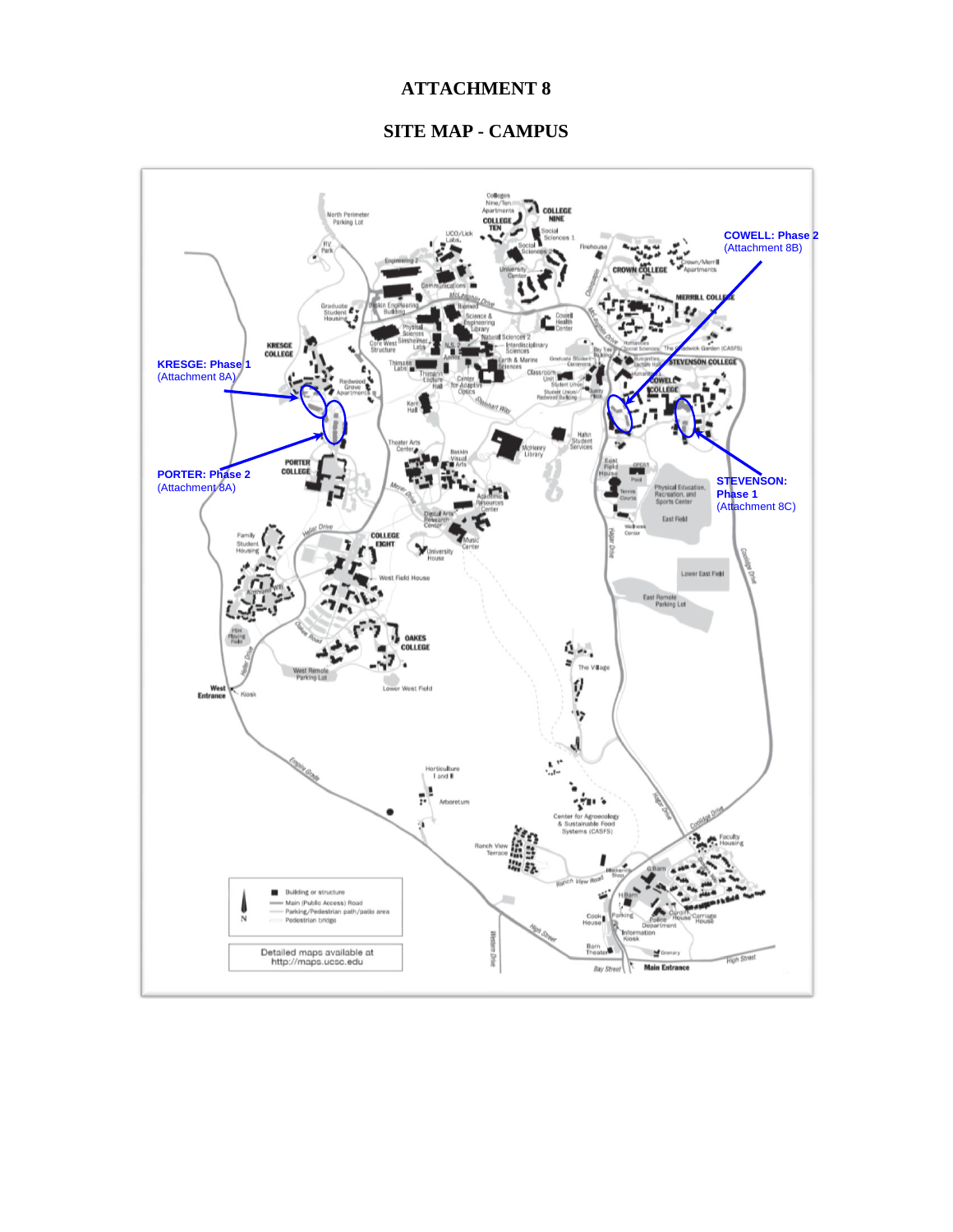

# **SITE MAP - KRESGE / PORTER**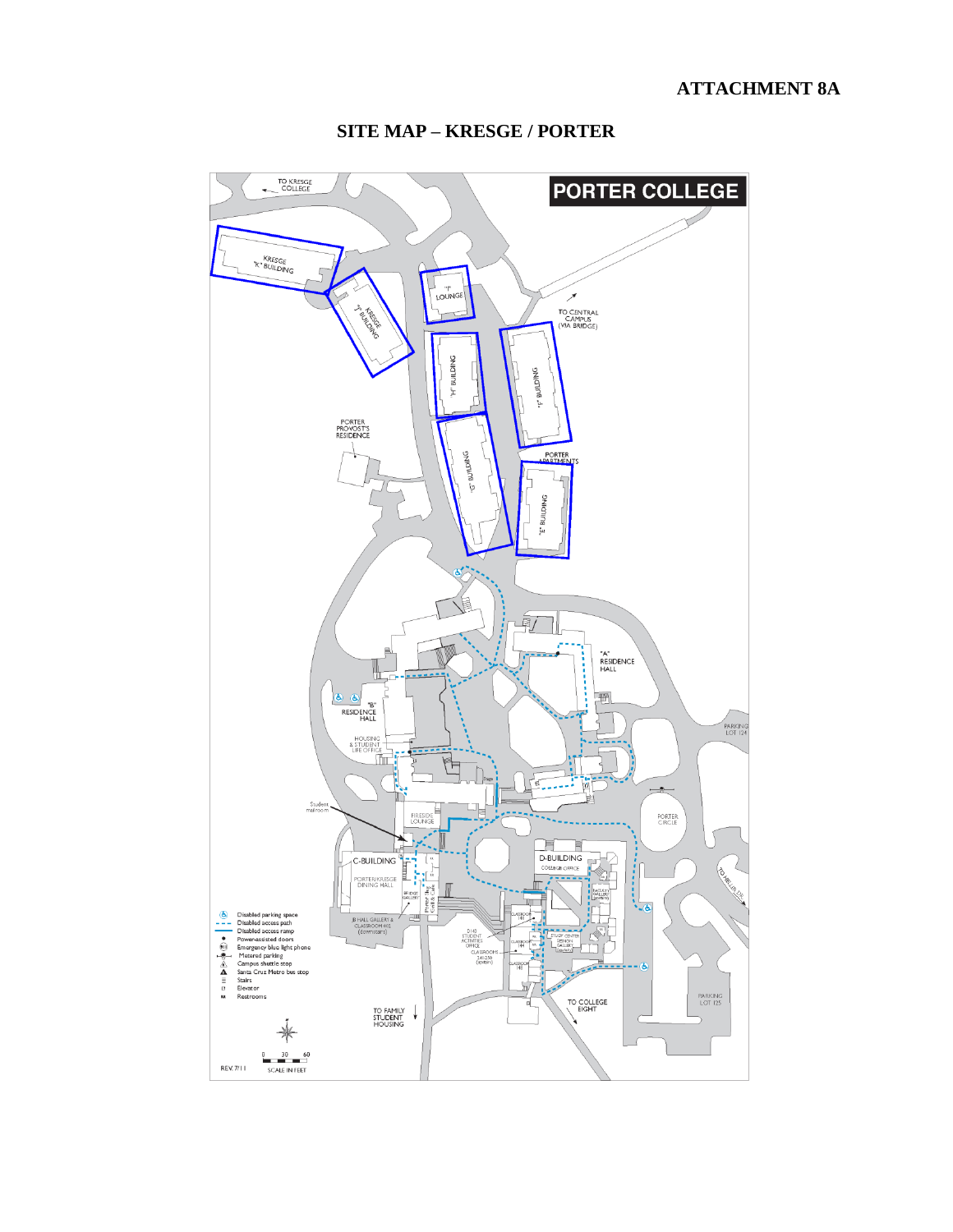## **ATTACHMENT 8B**



# **SITE MAP - COWELL**